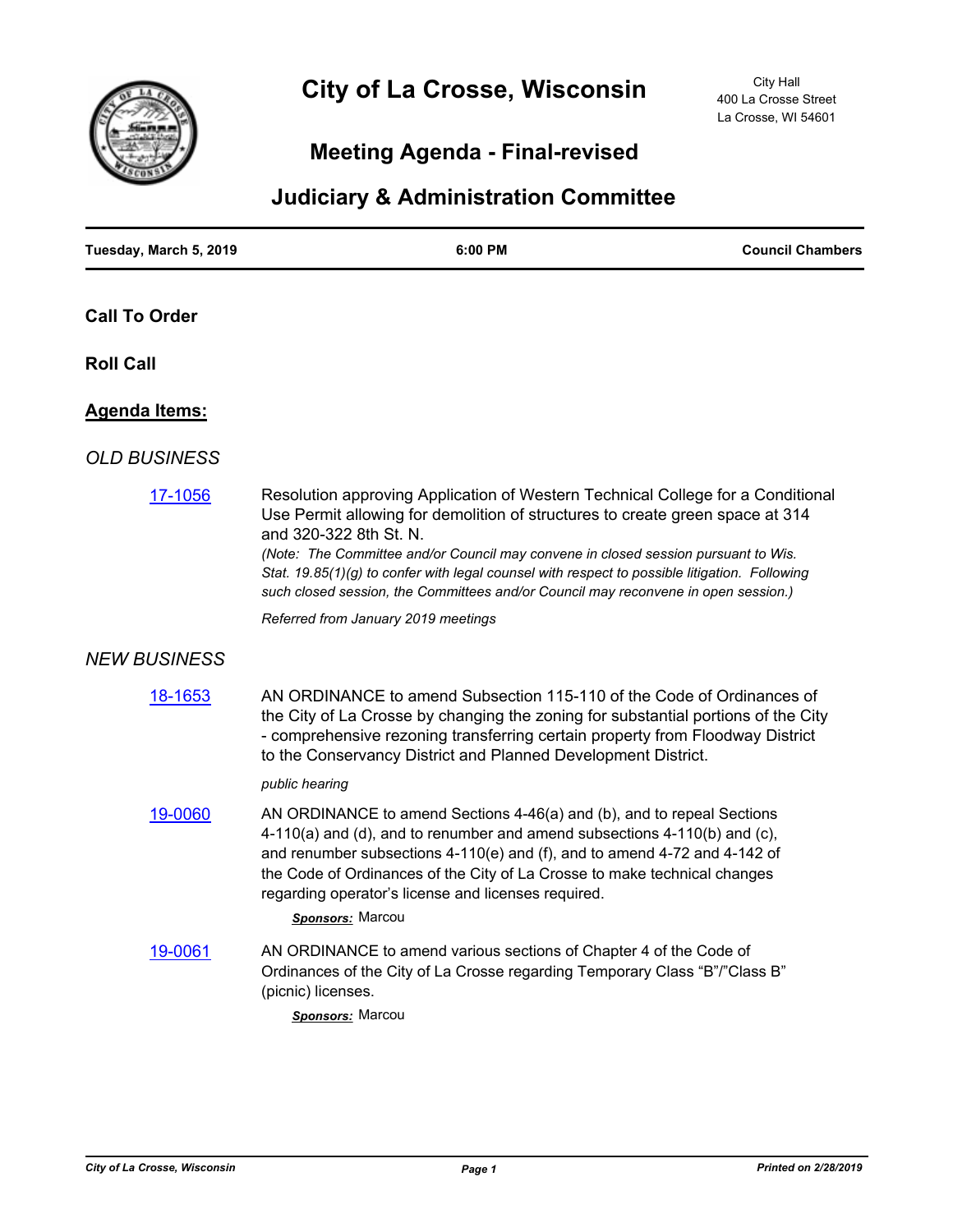| 19-0062 | AN ORDINANCE to create Sec. 4-19 and to amend Secs. 4-43 and 4-44 of the<br>Code of Ordinances of the City of La Crosse regarding active use of an alcohol<br>license and commencing and discontinuing operations involving an alcohol<br>license. |
|---------|----------------------------------------------------------------------------------------------------------------------------------------------------------------------------------------------------------------------------------------------------|
|         | <b>Sponsors: Marcou</b>                                                                                                                                                                                                                            |
| 19-0110 | Application of Christine Kahlow for a Conditional Use Permit allowing a duplex in<br>the Washburn Neighborhood Residential District at 233 9th St. S.                                                                                              |
|         | public hearing                                                                                                                                                                                                                                     |
| 19-0195 | AN ORDINANCE to amend Section 2-2(19)(a) of the Code of Ordinances of the<br>City of La Crosse regarding insurance requirements for public vehicles for hire.<br>Sponsors: Neumeister                                                              |
| 19-0211 | Application of State Street Delicatessen, LLC for a Conditional Use Permit<br>allowing permission to apply for a Combination "Class B" Beer & Liquor License<br>at 321 State St.                                                                   |
|         | public hearing                                                                                                                                                                                                                                     |
| 19-0213 | Application of The Root Note LLC for a Conditional Use Permit allowing<br>permission to apply for a Combination "Class B" Beer & Liquor License at 115<br>4th St. S.                                                                               |
|         | public hearing                                                                                                                                                                                                                                     |
| 19-0225 | Request for Exception to Standards for Commercial Design by PR La Crosse,<br>Inc. allowing for exception to parking requirement for restaurant development at<br>3119 State Road 16.                                                               |
|         | public hearing                                                                                                                                                                                                                                     |
| 19-0239 | Resolution prohibiting bike lane construction on Gillette Street from Rose Street<br>to Onalaska Avenue.                                                                                                                                           |
|         | <b>Sponsors:</b> Neumeister                                                                                                                                                                                                                        |
| 19-0264 | Various license applications pursuant to Chapters 4, 6 and/or 10 of the<br>LaCrosse Municipal Code for remainder of license period 2018-19 (March).                                                                                                |
| 19-0265 | Resolution approving a seven year extension of Residential Refuse and<br>Recycling Contract between the City of La Crosse and Harter's Quick<br>Clean-Up, Inc.<br>Sponsors: Kabat                                                                  |
| 19-0279 | AN ORDINANCE to repeal Section 18-102(9) through (14) of the Code of<br>Ordinances of the City of La Crosse related to fireworks.<br><b>Sponsors:</b> Richmond                                                                                     |
| 19-0300 | AN ORDINANCE to create Sec. 46-82 and to amend Section 103-299(a) of the<br>Code of Ordinances of the City of La Crosse regarding Sanitary Sewer<br><b>Connection Fees.</b><br><b>Sponsors:</b> Gaul and Happel                                    |
|         | Short-circuited by Mayor Kabat 02/28/2019                                                                                                                                                                                                          |
|         |                                                                                                                                                                                                                                                    |